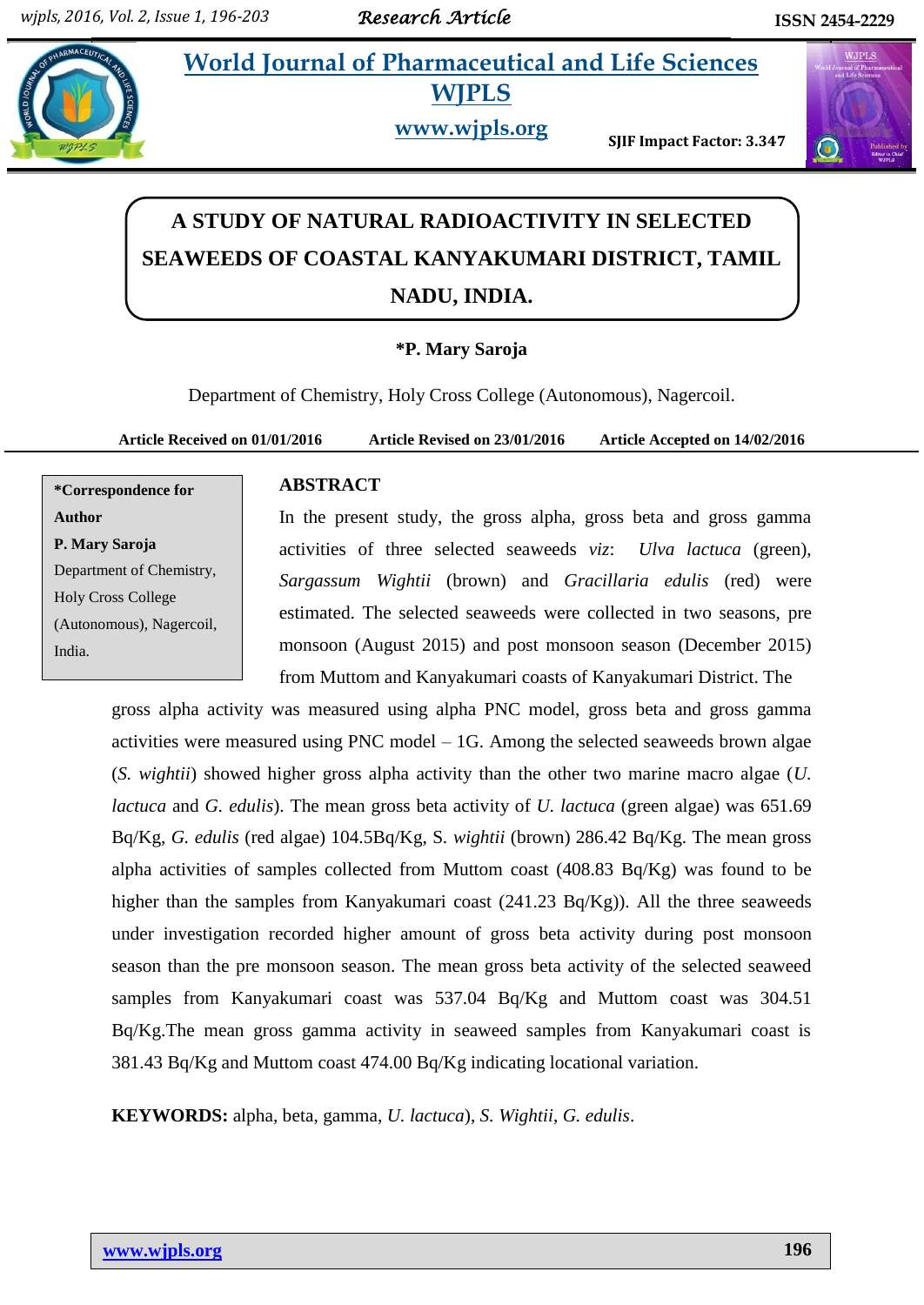#### **INTRODUCTION**

Seaweeds are a group of photoautotrophic, multicellular algae occurring in marine environments. They are good sources of proteins, carbohydrates, vitamins and minerals in human nutrition. They are nutritionally valuable as fresh or dried vegetables or as ingredients in wide prepare foods. Each atom has a nucleus and radioactive decays involve nuclear transformations until the nucleus becomes stable. The activity of the material has been shown to be the result of mainly three different kinds of radioactive emissions called alpha, beta and gamma radiations. Radiation effect can broadly be classified into natural radiation, cosmic radiation and anthropogenic radiation. Natural and anthropogenic radiations in different sources are predominant radiation factors in the marine eco-system. For instance, potassium is an essential element for all living beings either plants or humans. Potassium is used as fertilizer to augment agricultural yield and the same reaches the sea through seepage and other means.

The nature and degree of radioactivity vary in the environment due to natural as well as human causes. For instance, anthropogenic activities connected to nuclear tests, nuclear installations, nuclear power plants, nuclear reactors, etc. do contribute to the increasing emission of radioactive rays and thus causing negative impact on the environment as well as on living being. The phenomenon of biosorption of radionuclide by plant and animal species both in terrestrial and marine environment has been reported in earlier studies. The phosphate fertilizers are derived from a rock mineral named apatite containing high levels of radium and other radioactive elements  $^{210}$ Po and  $^{210}$ Pb and hence the cultivation of crops in soil with added chemical fertilizers increases the radionuclide concentration in vegetables. [1] Studies conducted in Turkey identified the concentrations of  $^{210}$ Po and  $^{210}$ Pb radionuclides in the soil and vegetable samples collected from both cultivated and uncultivated agricultural land. <sup>[2]</sup>

The monazite deposits occur throughout the erstwhile South Travancore region of India, comprising parts of Kerala and Kanyakumari district, Tamil Nadu.<sup>[3]</sup> Kanyakumari district and the southwest coast of India are naturally high background radiation area with the monazite content in the soil varying from 0.3% to 6% and the average annual effective dose is reported upto  $20 \text{mS} \text{vyr}^{-1}$ .<sup>[4]</sup> The Valliyar river with its origin at the Western Ghats and destination at Kadiapattinam, which serves to transport mineral from the weathering rocks of the Western Ghats, thereby constitutes the major source of the highly radioactive mineral.<sup>[5]</sup>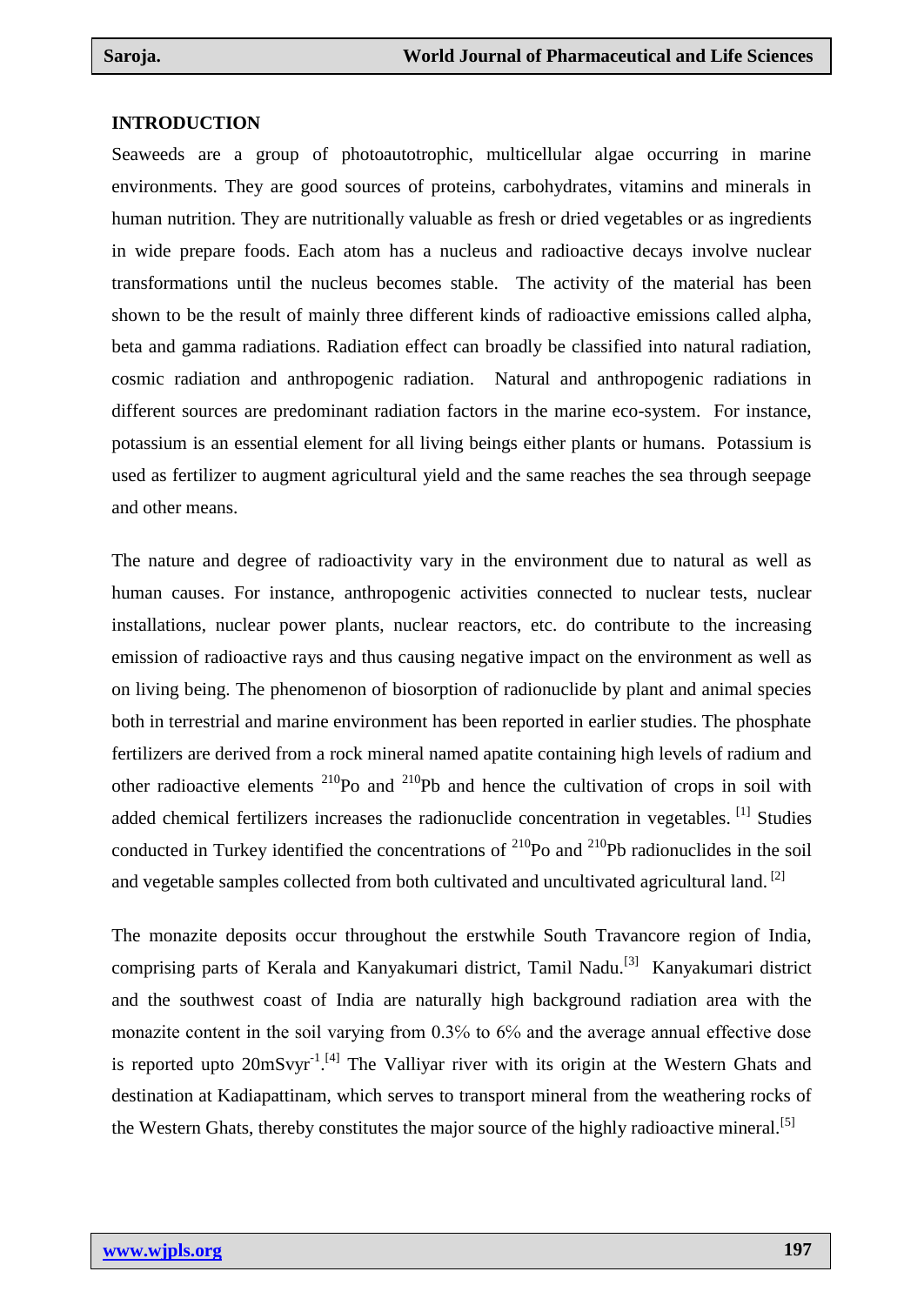Akil and Yusof (2007) stated that the metals and radio nuclides are absorbed by the sea organisms through water, food and sediment.<sup>[6]</sup> Goodard and Jupp (2001) compared the activity concentration in seaweed and fish around the coast of oman.[7] Soma Giri *et al*., 2007 reported that the dilution following monsoon has a dominant role in deciding the fate of radio nuclide in the surface water system.<sup>[8]</sup> Hence the present study was undertaken to estimate the gross alpha activity, gross beta activity and gross gamma activity in the selected seaweeds collected from the Muttom and Kanyakumari coasts and to know the impact of seasons and locations on the natural radioactivity of selected seaweeds.

### **MATERIALS AND METHODS**

### **a) Area of study**

In the present study, the selected coastal villages are Muttom and Kanyakumari which are located in the Kanyakumari district, Tamil Nadu, India. This district is the southernmost tip of India which lies between  $77^{\circ}$  15' and  $77^{\circ}$  36' of the eastern longitude and  $8^{\circ}$  35' and  $8^{\circ}$  35' of the northern latitude.

### **b) Collection and Processing of Samples**

The selected seaweed samples namely *Ulva lactuca* (green), *Sargassum Wightii* (brown) and *Gracillaria edulis* (red) were collected in two seasons, pre monsoon (August 2015) and post monsoon season (December 2015). About 50 g of each species were collected and the samples were thoroughly washed with distilled water to remove dirt particles, debris and other epiphytes followed by shade-drying. The shade dried sample was further dried using hot air oven at 110<sup>o</sup>C. It was then heated in silica crucibles at 590<sup>o</sup>C using muffle furnace for 6 h to obtain dry ash. The colourless ash obtained was used to measure gross alpha, gross beta and gross gamma activities.

### **c) Estimation of gross alpha activity**

About 0.02g of ash was crushed into fine powder using agate motar and spread as a fine layer on a aluminium planchet and its gross alpha activity was measured using alpha PNC model whose efficiency was 29.36%. The period of counting was 5000 seconds. From the measured count rate, the gross alpha activity was calculated using the formula: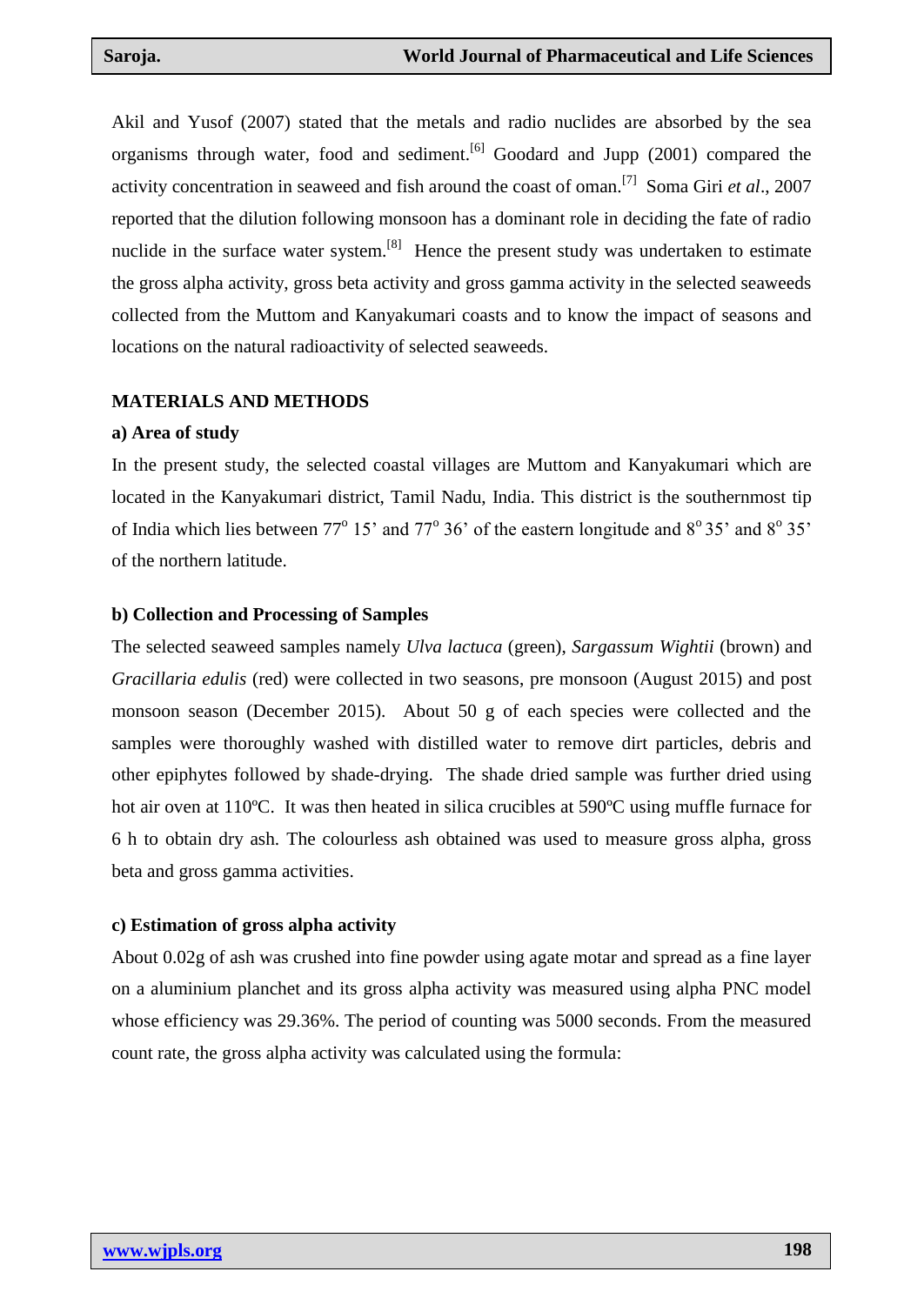| Activity   | Net counts 100<br>$ \times$ $ \times$ $-$<br>E<br>W |
|------------|-----------------------------------------------------|
| Net counts | Sample counts – Background counts                   |
| т          | Time in seconds $=$ 5000 sec                        |
| W          | Weight of the sample in g                           |
| E          | Efficiency                                          |

#### **d) Estimation of gross beta activity**

About 0.035g of ash was weighed and grind into fine powder using agate motar and spread uniformly on an aluminium planchet and its gross beta activity was measured using PNC model – 1G. From the measured count, gross beta activity was calculated using the above formula. The period of counting was 500 seconds whose efficiency was 19.95%.

#### **e) Estimation of gross gamma activity**

About 0.05g of ash was weighed and grind into fine powder using agate motar and spread uniformly on a aluminium planchet and its gross gamma activity was measured using PNC model – 1G. From the measured count, gross gamma activity was calculated using the above formula. The period of counting was 1000 seconds whose efficiency was 19.95%.

#### **RESULTS AND DISCUSSION**

#### **a) Gross Alpha Activity**

The seasonal variation of gross alpha activity in three selected seaweeds namely *U. lactuca*, *G. edulis* and *S. wightii* collected from Kanyakumari coast is presented in Table I. The gross alpha activity in *U. lactuca* was found to be 119.20 Bq/Kg in pre monsoon and 340.59 Bq/Kg in post monsoon season. It was observed that the gross alpha activity was less during pre monsoon season. Similarly for *S. wightii*, the gross alpha activity was recorded as 306.50 Bq/Kg during pre monsoon and 408.70 Bq/Kg in post monsoon season. In *G. edulis* the gross alpha activity was 102.10 Bq/Kg during pre monsoon season and 170.29 Bq/Kg in post monsoon season. Except *U. lactuca, S. wightii* and *G. edulis* recorded higher amount of alpha activity during post monsoon seasons. Among the selected seaweeds brown algae (*S. wightii*) showed higher mean gross alpha activity than the other two marine macro algae (*U. lactuca* and *G. edulis*).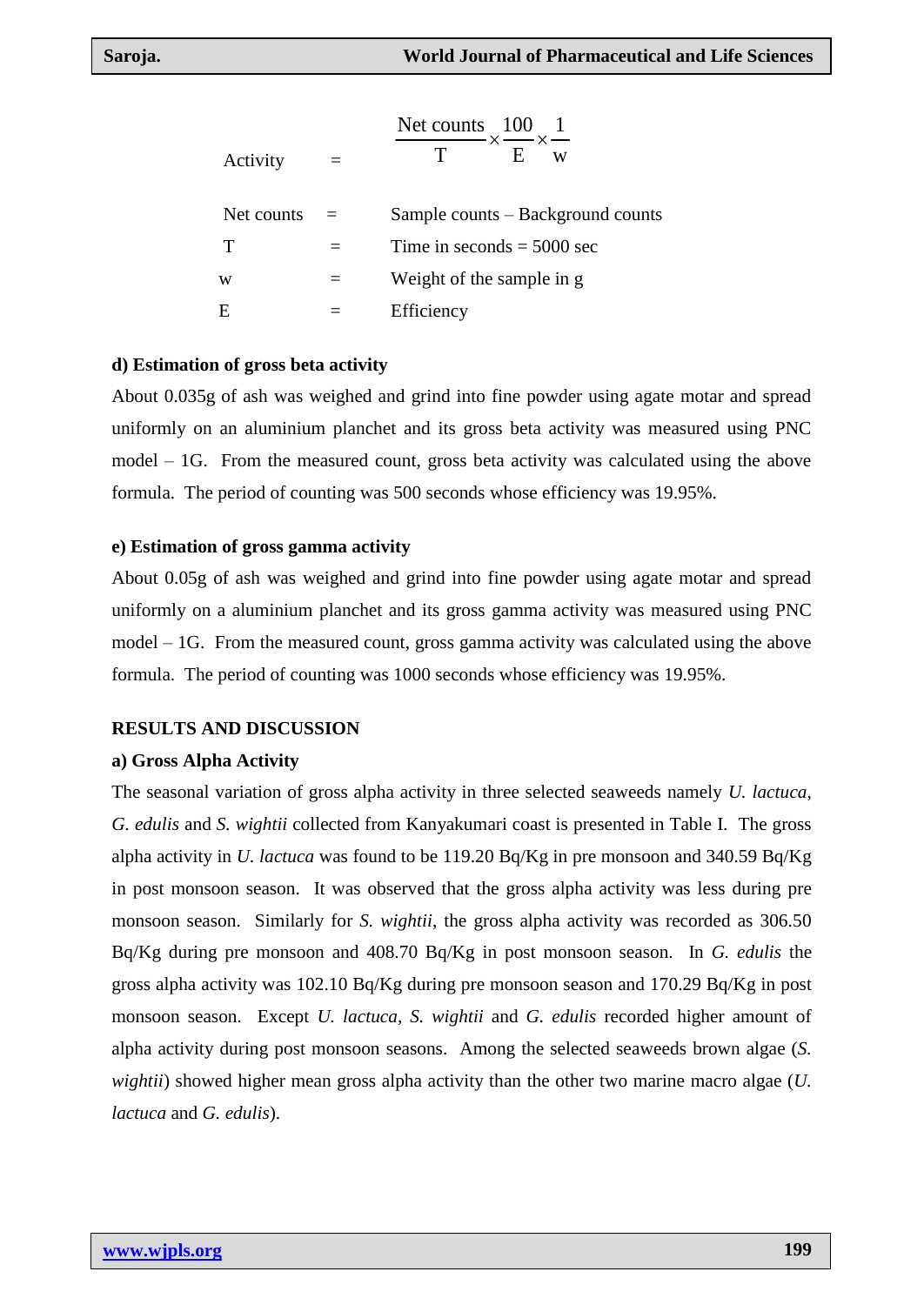| <b>Species</b> | <b>Seasons</b> | Gross alpha<br>activity<br>Bq/Kg | <b>Gross beta</b><br>activity<br>Bq/Kg | Gross gamma<br>activity<br>Bq/Kg |
|----------------|----------------|----------------------------------|----------------------------------------|----------------------------------|
| U. lactuca     | Pre monsoon    | 119.20                           | 501.24                                 | 111.1                            |
|                | Post monsoon   | 340.59                           | 801.99                                 | 111.1                            |
| G. edulis      | Pre monsoon    | 102.10                           | 200.49                                 | 888.8                            |
|                | Post monsoon   | 170.29                           | 973.85                                 | 666.6                            |
| S. wightii     | Pre monsoon    | 306.50                           | 257.78                                 | 177.7                            |
|                | Post monsoon   | 408.70                           | 486.92                                 | 333.3                            |

**Table I: Natural Radioactivity of selected seaweeds from Kanyakumari coast during the study period August (pre monsoon season) and December (post monsoon season) 2015.** 

The seasonal variation of gross alpha activity in three selected seaweeds from Muttom coast is provided in Table II. The gross alpha activity in *U. lactuca* was found to be 510.80 Bq/Kg in pre monsoon and 306.50 Bq/Kg in post monsoon season. It was observed that the gross alpha activity was less during post monsoon season. Similarly for *S. wightii*, the gross alpha activity was recorded as 408.70 Bq/Kg during pre monsoon and 442.70 Bq/Kg in post monsoon season. In *G. edulis* the gross alpha activity was 681.00 Bq/Kg during pre monsoon season and 102.10 Bq/Kg in post monsoon season. Except *S. wightii, G. edulis* and *U. lactuca* recorded higher amount of gross alpha activity during pre monsoon season. This showed the seasonal influence on the gross alpha activity of the seaweeds. In general the mean gross alpha activities of samples collected from Muttom coast (408.83 Bq/Kg) was found to be higher than the samples from Kanyakumari coast  $(241.23 \text{ Bq/Kg})$ . This investigation is in accordance with the findings of radioactivity in food crops from the high background radiation areas in Kanyakumari district of southwest India indicated higher levels than in the food crops at low background radiation areas. <sup>[9]</sup> The mean gross beta activity of *U. lactuca* (green algae) was 651.69 Bq/Kg, *G. edulis* (red algae) 104.5Bq/Kg, S*. wightii* (brown) 286.42 Bq/Kg.

| <b>Species</b> | study Period August (pre monsoon season) and December (post monsoon season) 2015.<br><b>Seasons</b> | Gross alpha<br>activity Bq/Kg | <b>Gross beta</b><br>activity Bq/Kg | Gross gamma<br>activity Bq/Kg |
|----------------|-----------------------------------------------------------------------------------------------------|-------------------------------|-------------------------------------|-------------------------------|
| U. lactuca     | Pre monsoon                                                                                         | 510.80                        | 429.64                              | 777.70                        |
|                | Post monsoon                                                                                        | 306.50                        | 515.57                              | 666.60                        |
| G. edulis      | Pre monsoon                                                                                         | 681.00                        | 102.10                              | 299.90                        |
|                | Post monsoon                                                                                        | 102.10                        | 206.90                              | 222.20                        |
| S. wightii     | Pre monsoon                                                                                         | 408.70                        | 257.78                              | 666.60                        |
|                | Post monsoon                                                                                        | 442.70                        | 315.07                              | 211.00                        |

**Table II: Natural Radioactivity of selected seaweeds from Muttom coast during the study Period August (pre monsoon season) and December (post monsoon season) 2015.**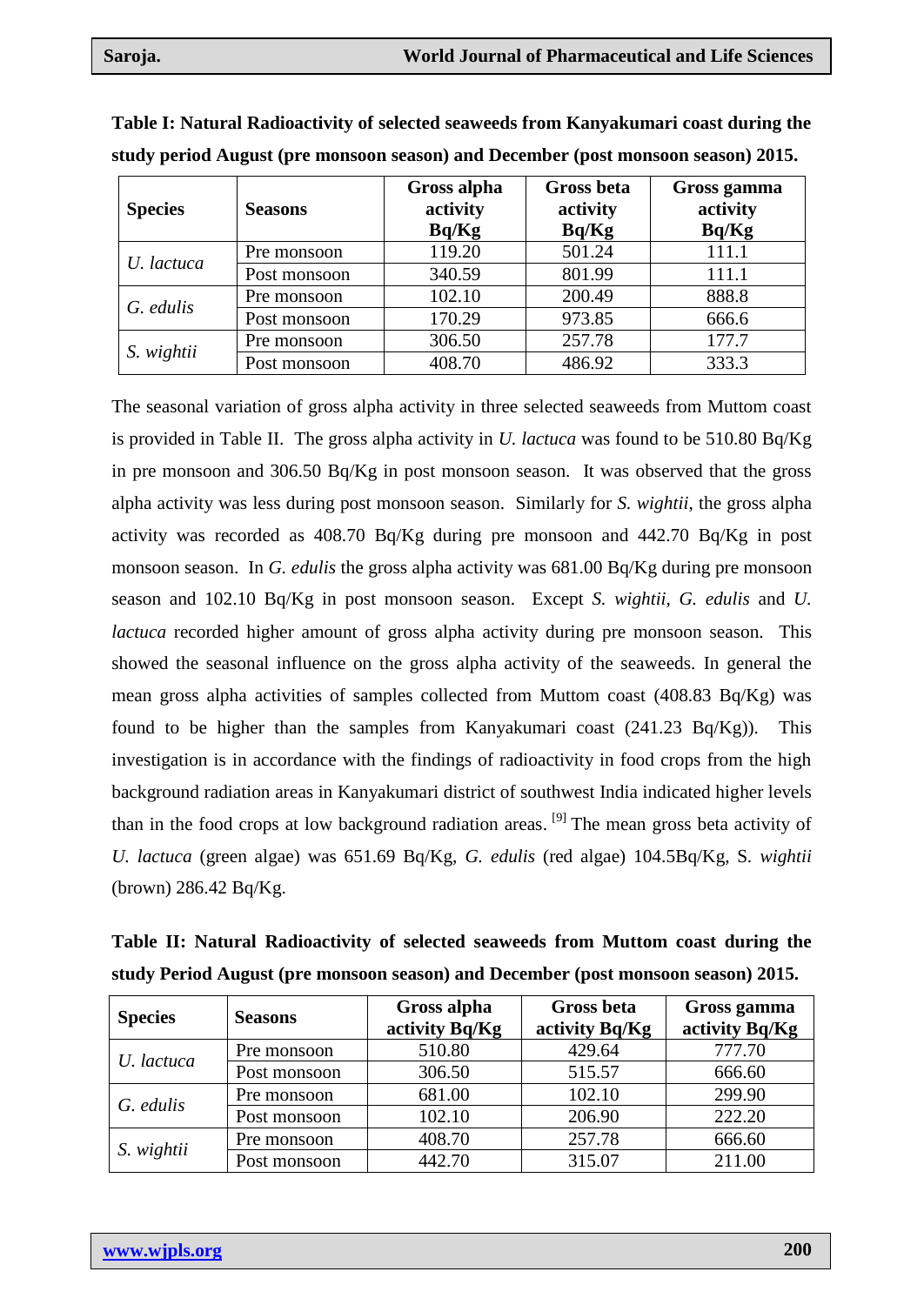#### **b) Gross Beta Activity**

The seasonal variation of gross beta activity in three selected seaweeds collected from Kanyakumari coast namely *U. lactuca*, *G. edulis* and *S. wightii* is provided Table I. The gross beta activity in *U. lactuca* was found to be 501.24 Bq/Kg in pre monsoon and 801.99 Bq/Kg in post monsoon season. It was observed that the gross beta activity was less during pre monsoon season. Similarly for *S. wightii*, the gross beta activity was 257.78 Bq/Kg during pre monsoon and 486.92 Bq/Kg in post monsoon season. In *G. edulis* the gross beta activity was 200.49 Bq/Kg during pre monsoon season and 973.85 Bq/Kg in post monsoon season. All the three seaweeds under investigation recorded higher amount of gross beta activity during post monsoon season than the pre monsoon season. This accounts for the seasonal impact on the activity concentration of gross beta.

The seasonal variation of gross beta activity in three selected seaweeds from Muttom coast is given in Table II. The gross beta activity in *U. lactuca* was found to be 429.64 Bq/Kg in pre monsoon and 515.57 Bq/Kg in post monsoon season. Similarly for *S. wighti*, the gross beta activity was 257.78 Bq/Kg during pre monsoon and 315.07 Bq/Kg in post monsoon season. In *G. edulis* the gross beta activity was recorded as 102.1 Bq/Kg during pre monsoon season and 206.9 Bq/Kg in post monsoon season. *U. lactuca*, *G. edulis* and *S. wightii* recorded higher amount of gross beta activity during post monsoon season. It showed that the activity concentration of gross beta vary in different seasons due to environmental factors. The mean gross beta activity of the selected seaweed samples from Kanyakumari coast was 537.04 Bq/Kg and Muttom coast was 304.51 Bq/Kg. Thus the beta activity is varied between the two selected locations.

#### **c) Gross Gamma Activity**

The seasonal variation of gross gamma activity in three selected seaweeds namely *U. lactuca*, *G. edulis* and *S. wightii* from Kanyakumari coast is presented in Table I. The gross gamma activity in *U. lactuca* was found to be 111.1 Bq/Kg in pre monsoon and 111.1 Bq/Kg in post monsoon season. It was observed that the gross gamma activity does not change in both the seasons indicating that it is independent of seasons. Similarly for *S. wightii*, the gross gamma activity was 177.7 Bq/Kg during pre monsoon and 333.3 Bq/Kg in post monsoon season. The gross gamma activity of *G. edulis* was 888.8 Bq/Kg during pre monsoon season and 666.6 Bq/Kg in post monsoon season. *G. edulis* recorded higher gross gamma activity during the post monsoon season while *S. wightii* showed higher gross gamma activity during the pre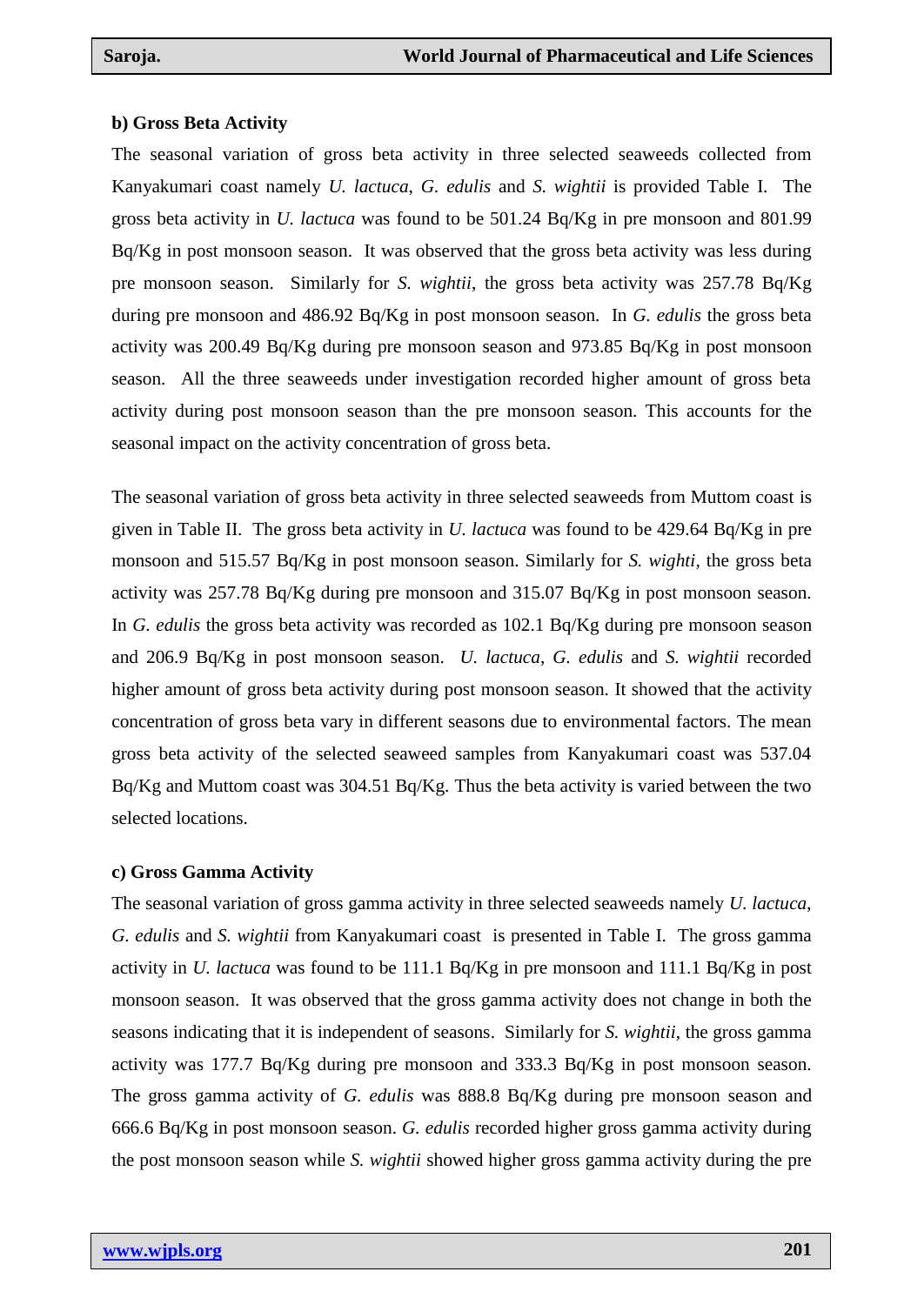monsoon season.This indicated that inter species variation in gamma activity is observed in seaweeds which is also influenced by the seasons.

The seasonal variation of gross gamma activity in three selected seaweeds namely *U. lactuca*, *G. edulis* and *S. wightii* from Muttom coast is presented in Table II. The gross gamma activity in *U. lactuca* is found to be 777.7 Bq/Kg in pre monsoon and 666.6 Bq/Kg in post monsoon season. It is observed that the gross gamma activity is low during post monsoon season when compared with pre monsoon season. Similarly for *S. wightii* the gross gamma activity is 666.6 Bq/Kg during pre monsoon and 211.0 Bq/Kg in post monsoon season. In *G. edulis*, the gamma activity is recorded as 299.9 Bq/Kg during pre monsoon season and 222.2 Bq/Kg in post monsoon season. *U. lactuca* and *G. edulis* recorded high activity concentration of gross gamma activity during pre monsoon than the post monsoon season. The mean gross gamma activity in seaweed samples from Kanyakumari coast is 381.43 Bq/Kg and Muttom coast is 474.00 Bq/Kg indicating locational variation. The variation of natural radioactivity levels at different sampling sites is due to the variation of concentrations of radioactive elements in the geological formations.<sup>[10]</sup> In general the natural radioactivity in terms of alpha and beta activity is found maximum during post monsoon season. Similar observation was reported for the natural radioactivity of *G. edulis* from four locations on the coast of Tamil Nadu.<sup>[11]</sup>

### **CONCLUSION**

In the present study, it can be concluded that the selected seaweeds brown algae (*S. wightii*) showed higher gross alpha activity than the other two marine macro algae (*U. lactuca* and *G. edulis*).The mean gross beta activity of *U. lactuca* (green algae) was 651.69 Bq/Kg, *G. edulis* (red algae) 104.5Bq/Kg, S*. wightii* (brown) 286.42 Bq/Kg. The mean gross alpha and gamma activities of samples collected from Muttom coast were found to be higher than the samples from Kanyakumari coast while mean gross beta activity of the selected samples was found to be higher for the samples from Kanyakumari coast.The mean alpha and beta activities are found to be the highest in post monsoon season for the samples from Kanyakumari coast. The mean gross gamma activity of the selected seaweed samples from Kanyakumari coast is 381.43 Bq/Kg and Muttom coast 474.00 Bq/Kg indicating locational variation. The variation of natural radioactivity levels at different sampling sites is due to the variation of concentrations of radioactive elements in the geological formations.